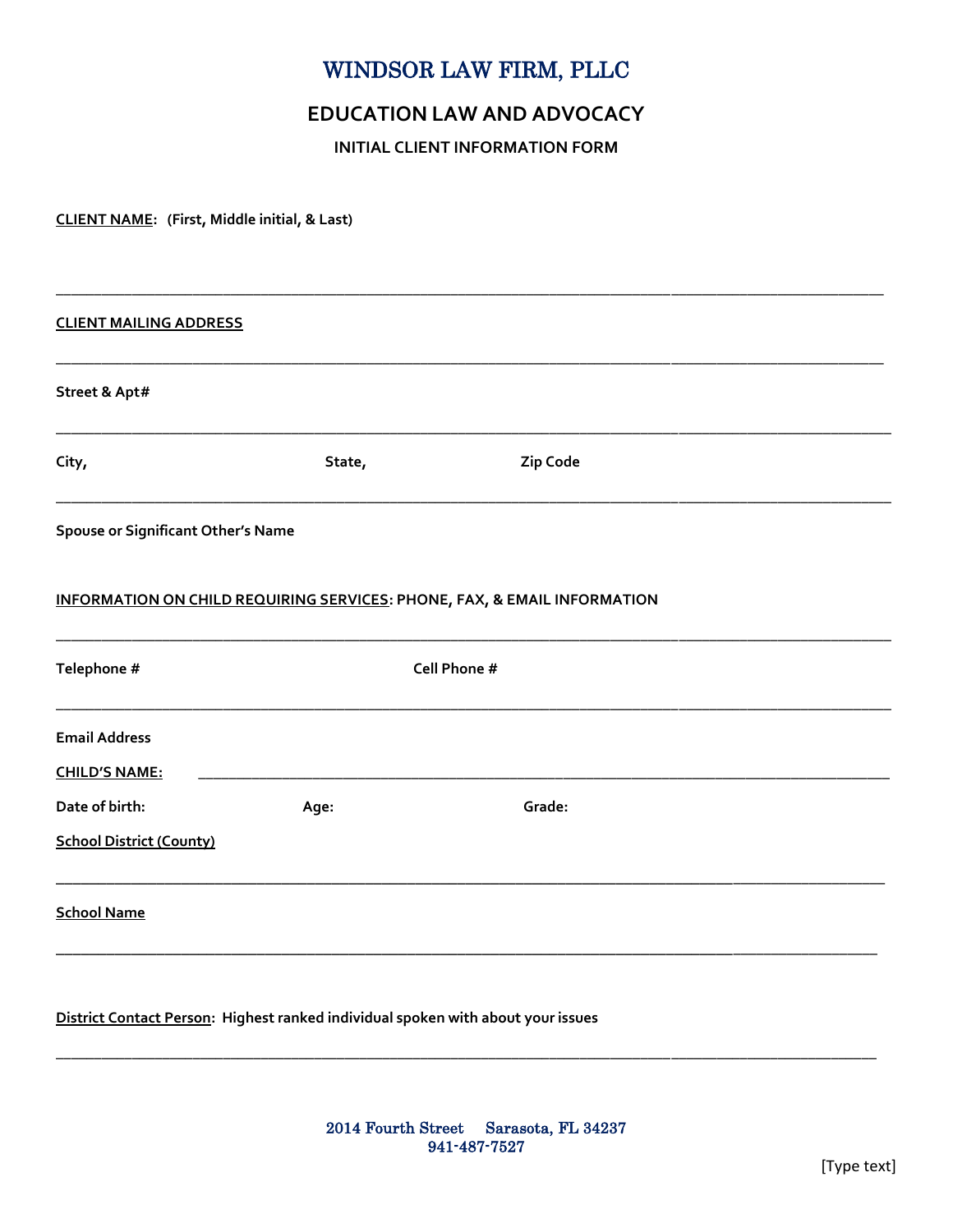## WINDSOR LAW FIRM, PLLC

#### **Child's Disability:**

**This portion of the form is intended to provide the maximum amount of information possible on your child and his/her disability. We are sensitive to the fact that your child is a unique individual and our purpose is not to categorize or label your child. In your initial consultation, we will ask many more questions in order to have a full understanding of your child.**

| <b>Primary Disability</b>                                                                     |                                                        |
|-----------------------------------------------------------------------------------------------|--------------------------------------------------------|
| <b>Secondary Disability</b>                                                                   |                                                        |
| Other                                                                                         |                                                        |
| Other:                                                                                        |                                                        |
| Additional Description of the Child's disability:                                             |                                                        |
|                                                                                               |                                                        |
| <b>EDUCATIONAL DOCUMENTATION &amp; EVALUATIONS</b><br>Date of most recent IEP                 |                                                        |
|                                                                                               |                                                        |
| Evaluations: Please indicate which of the following evaluations have been done on your child. |                                                        |
| (Most Recent Date for the following :)                                                        |                                                        |
| Physiological Education _____________________                                                 | Functional Behavior Assessment _______________________ |
|                                                                                               | PBSSP (BIP) _____________________                      |
| Occupational Therapy ______________________                                                   | Assistive Technology _______________________           |
| Speech/Language _____________________                                                         |                                                        |
| Intellectual Level (IQ) _______________________                                               |                                                        |